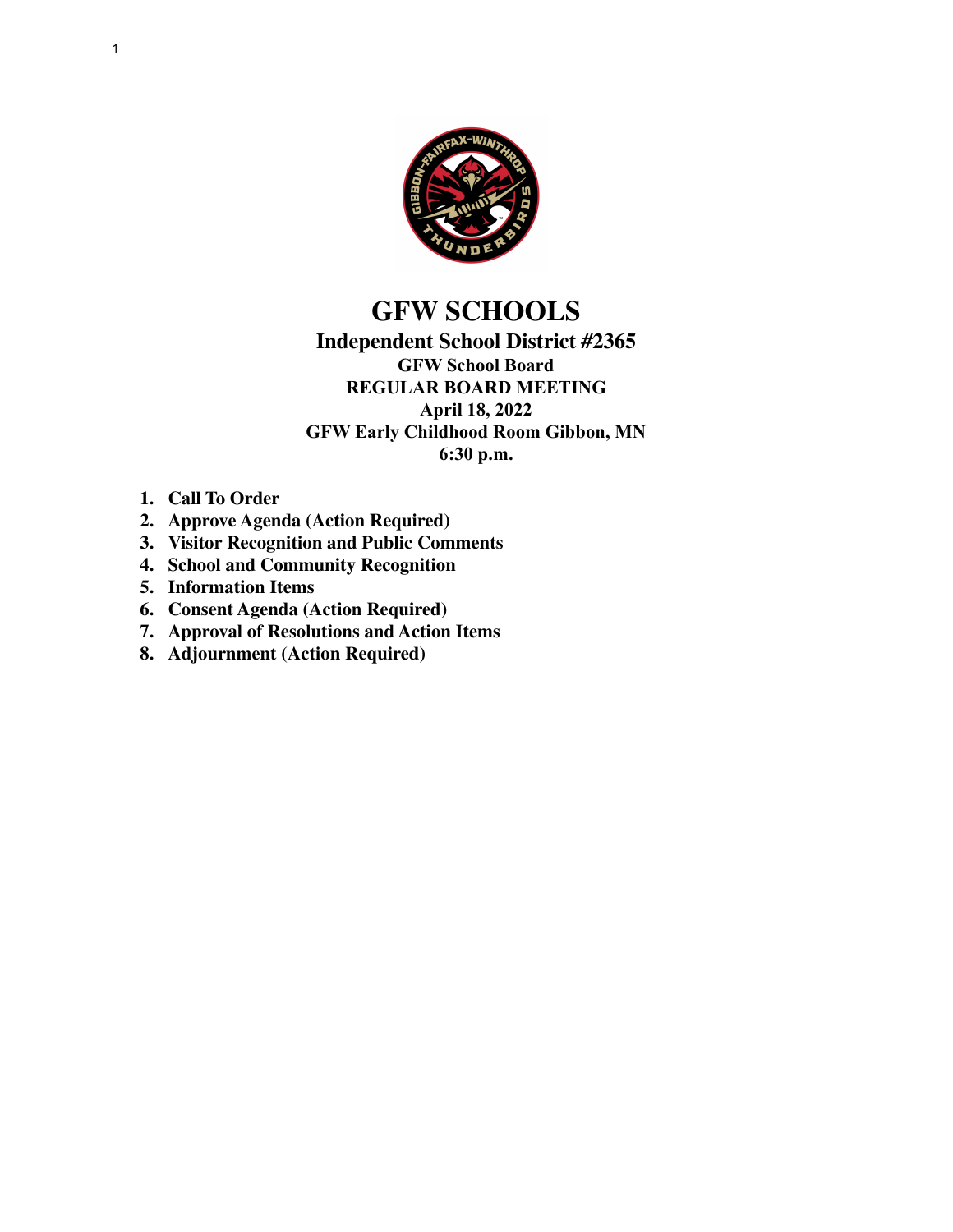

# **GFW SCHOOLS**

## **Independent School District #2365 GFW School Board**

#### **REGULAR BOARD MEETING April 18, 2022 GFW Early Childhood Room Gibbon, MN 6:30 p.m.**

- **1. Call To Order**
- **2. Approve Agenda (Action Required)**
- **3. Visitor Recognition and Public Comments**

## **4. School and Community Recognition**

- a. McLeod County Public Health
- b. Nicollet County Public Health
- c. Renville County Public Health
- d. Sibley County Public Health

## **5. Information Items**

- a. Superintendent Report
- b. MS/HS and Elementary School Principal Reports
- c. Dashir Report
- d. School Board Representative
- e. Board Reports
	- i. MSHSL
	- ii. River Bend District
	- iii. Community Education
	- iv. Early Childhood Family Education
	- v. MSBA Legislative Liaison
	- vi. Sibley County Children's Collaborative
	- vii. Thunderbird Foundation
	- viii. Certified Staff Negotiations
	- ix. Classified and Bus Drivers Negotiations
	- x. Administrative Negotiations
	- xi. Q-Comp
	- xii. Activity Committee
	- xiii. Facilities Committee
	- xiv. Finance Committee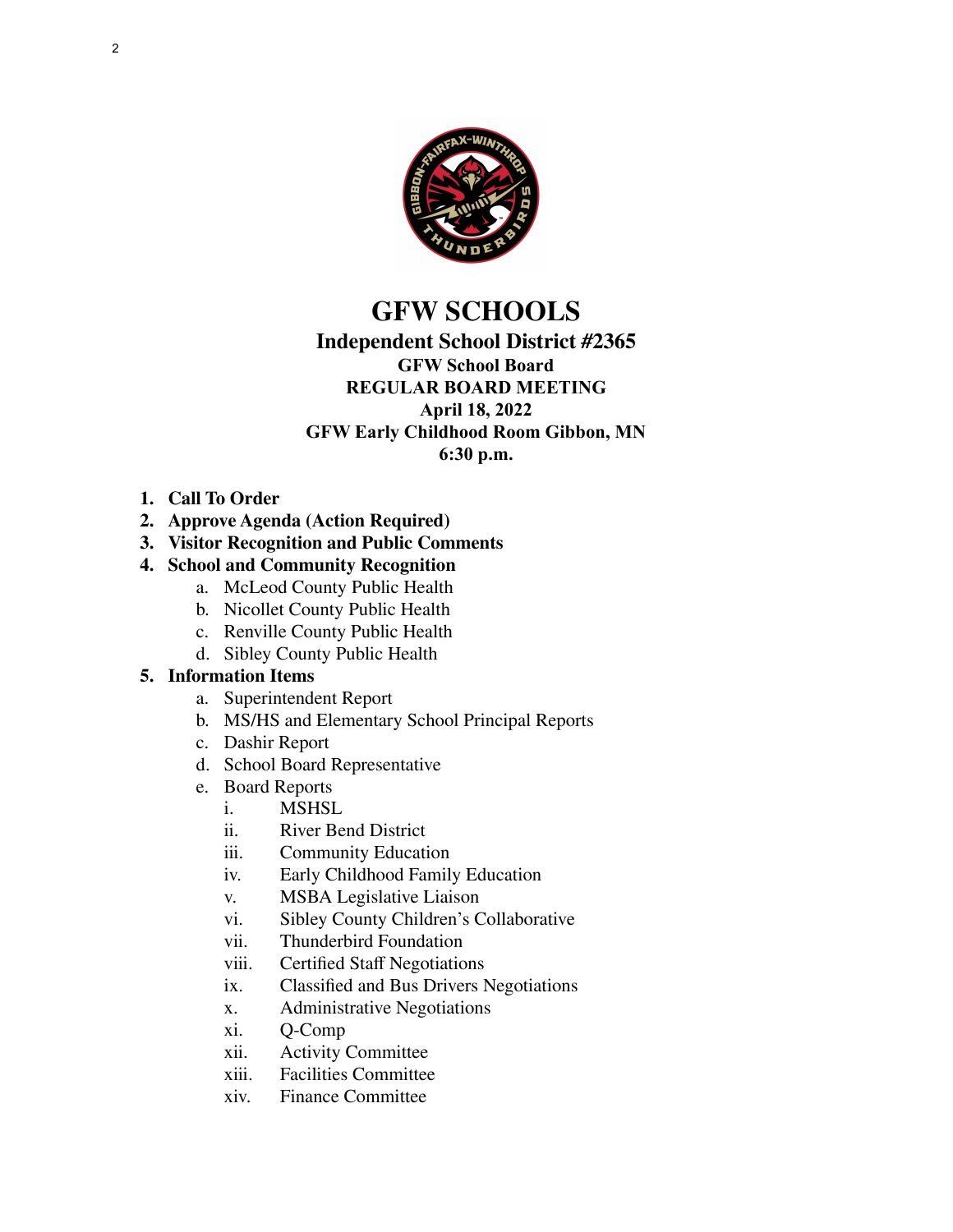- xv. Personnel Committee
- xvi. Board Development Committee
- f. Business Services
- g. Athletics/Activities

## **6. Consent Agenda (Action Required)**

- a. Approval of Regular Board Meeting Minutes, March 21, 2022
- b. Approval of Special Board Meeting Minutes, April 4, 2022
- c. Approval of Finance Report (Board Summary, Monthly Budget Report)
- d. Approval of Disbursements (Payment Register)
- e. Approval of Activity Account Review
- f. Approval of Personnel
	- i. Hires
		- 1. Tonia Schiro Director of Student and Community Programs 7/1/2022
		- 2. Josh Wasmund Student Services Coordinator 7/1/2022
		- 3. Ryan Houseman and Taylor Hopp JH Track (Split Contract)
		- 4. Matthew McCue JH Golf
	- ii. Resignations
		- 1. Certified
			- a.
		- 2. Classified
			- a.
		- 3. Bus Drivers
			- a.
		- 4. Other
			- a. Colin Gran SEL Interventionist 6/3/2022
			- b. Tonia Schrio Director of Early Childhood 6/30/2022
	- iii. Retirements
		- 1. Certified
		- 2. Classified Retirements
			- a. Jean Bode 6/3/2022
			- b. Julie Grunke 6/3/2022
		- 3. Bus Retirements
		- 4. Other
	- iv. Leaves
		- 1. Certified Leaves
		- 2. Classified Leaves
		- 3. Administrative Leaves
		- 4. Other Leaves
			- a. Jim Janicke Leave extension through school year 6/3/2022
	- v. Transfers
	- vi. Overload
	- vii. Independent Contracts

## **7. Approval of Resolutions and Action Items**

a. Resolution: Future Building Project Location: PreK-12 Centrally Located in GFW